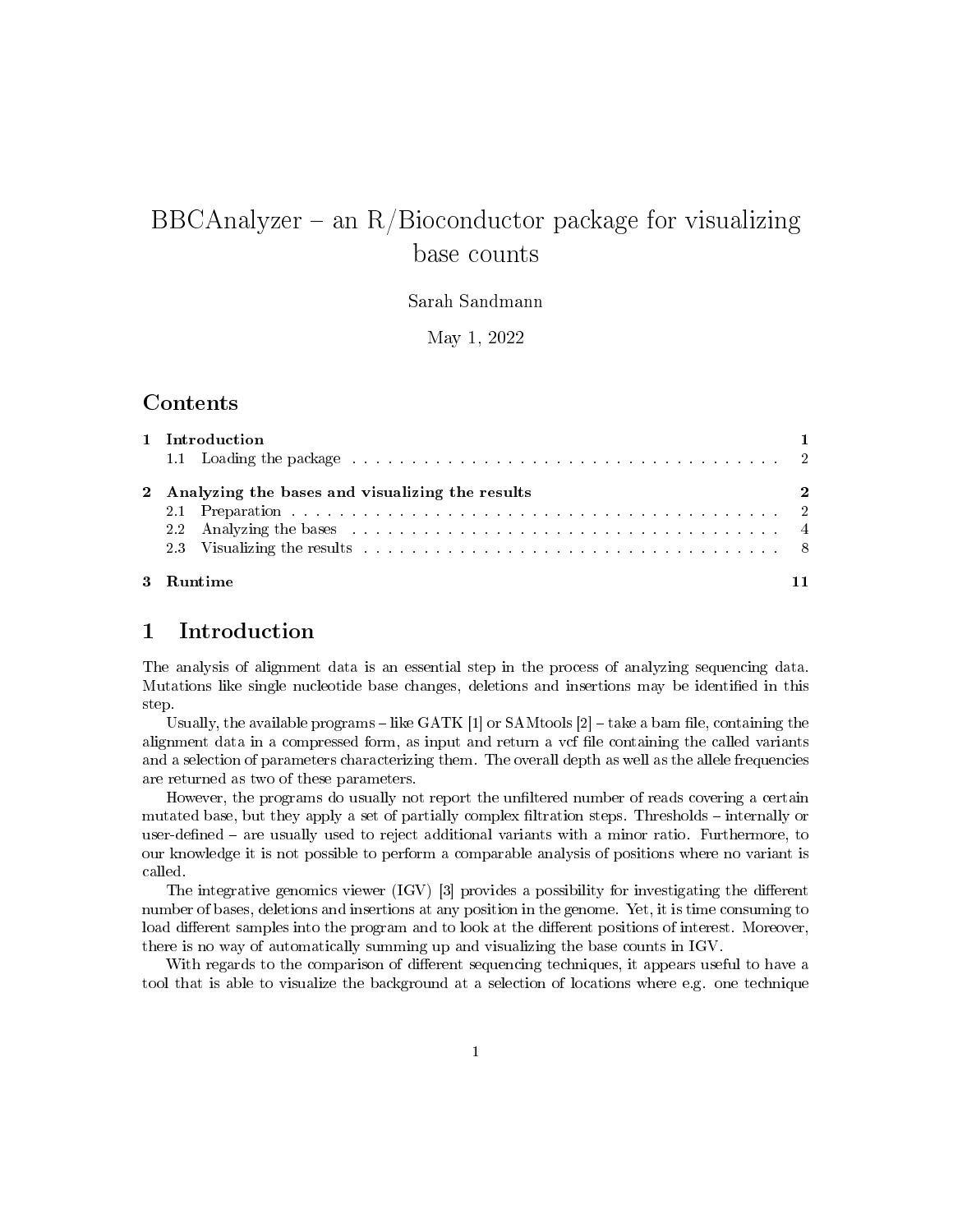calls a variant but another technique does not. Furthermore, it seems helpful to have a possibility for quickly analyzing positions of expected mutations, which have not been called.

This package provides a possibility for visualizing the number of counted bases, deletions and insertions at any given position in any genome in comparison to the reference bases. Additionally,

- markers for the relative base frequencies,
- the mean qualities of the detected bases,
- known mutations or polymorphisms (e.g. based on dbSNP [4]) and
- called variants in the data

may equally be included into the plots.

#### 1.1 Loading the package

The package can be downloaded and installed with

```
> BiocManager::install("BBCAnalyzer")
```
After installation, the package can be loaded into R by typing

```
> library(BBCAnalyzer)
```
into the R console.

BBCAnalyzer requires the R-packages VariantAnnotation, Rsamtools and BSgenome.Hsapiens.UCSC.hg19. All of them are loaded automatically when using BBCAnalyzer.

# 2 Analyzing the bases and visualizing the results

BBCAnalyzer performs an analysis of the bases, deletions and inserts at defined positions in sequence alignment data and visualizes the results. The process consists of different steps. These steps are highly dependent on each others output, which is why it is necessary to run the function analyzeBases, performing the whole process of analyzing the data and visualizing the results, at first. If any changes concerning the plotting of the results are desired, the function analyzeBasesPlotOnly may be used, taking amongst others the return value of analyzeBases as an obligatory input.

#### 2.1 Preparation

For the correct functioning of  $BBCAnalyzer$  in the first place, various input files are necessary:

• The names of the samples to be analyzed have to be provided by a file. There has to be one sample name per line without the "bam"-suffix.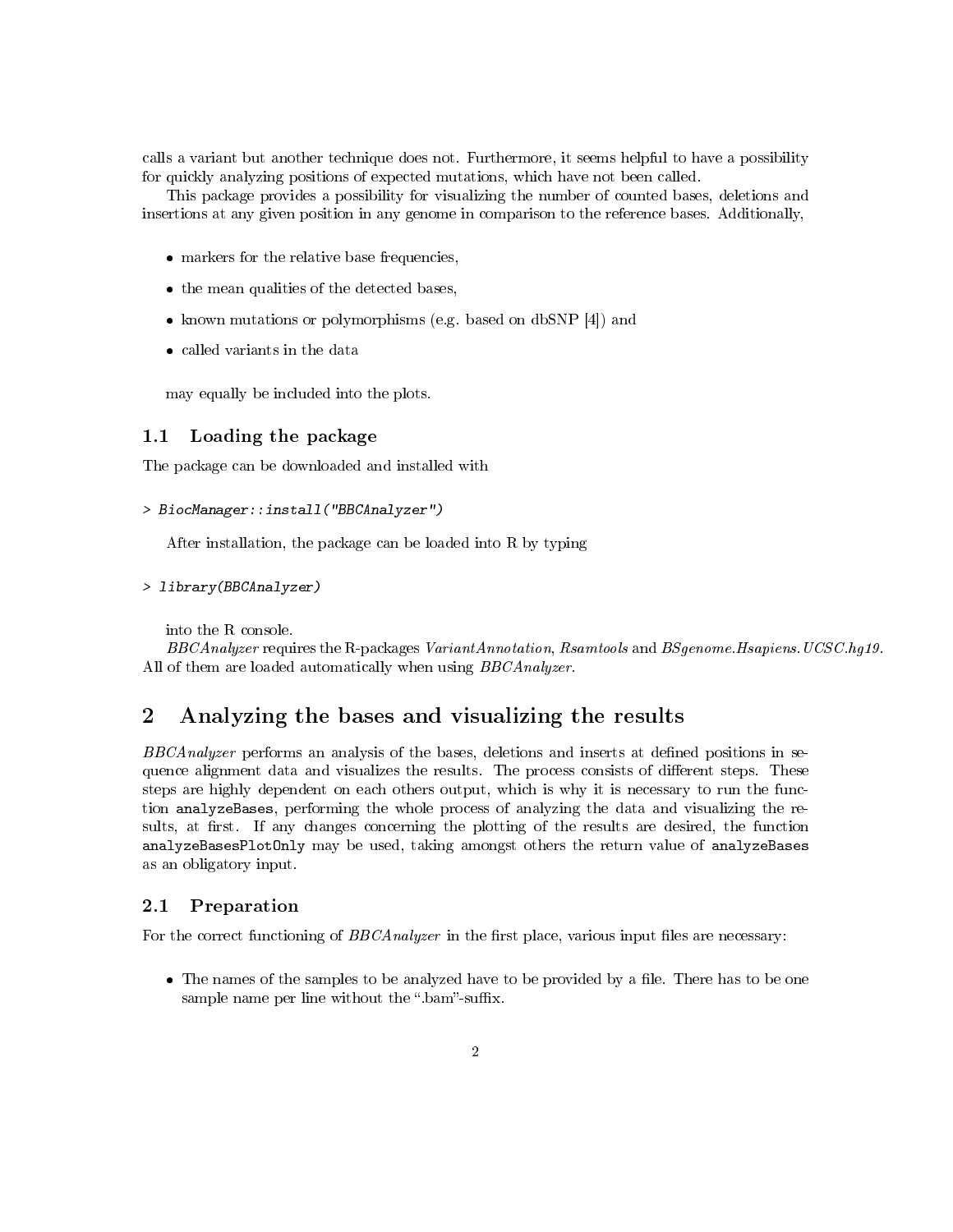Examplary object samples:

```
> sample_file <- system.file("extdata", "SampleNames.txt", package = "BBCAnalyzer")
> samples <- read.table(sample_file)
> samples
                 V1
1 Example_IonTorrent
2 Example_454
```
• The bam- and the corresponding bai files of the samples to be analyzed have to be provided in a folder. The names of the files have to match the names provided by the sample names file.

Example files (Example IonTorrent.bam, Example IonTorrent.bai, Example  $454.$ bam and Example  $454.$ bai).

• The target regions have to be provided by a file. The file may either contain regions (chromosome, tab, first base of a region, tab, last base of a region) or positions (chromosome, tab, position). A mixture of both is not supported. Yet, a region may cover only one base, i.e. the first and last base of a region may be identical.

Examplary object targetRegions:

```
> target_file <- system.file("extdata", "targetRegions.txt", package = "BBCAnalyzer")
> targetRegions <- read.table(target_file)
> targetRegions
 V1 V2
1 4 106157698
2 20 31024054
3 21 36206893
4 2 25469913
5 21 44514970
6 7 148543694
7 7 148543695
```
Additionally to the necessary input, optional input may be defined:

If vcf files shall be considered, the corresponding files of the samples to be analyzed have to be provided in a folder. There has to be one file per sample. The names of the files have to match the names provided by the sample names file.

Selected parts of the file  $Example$   $IonTorrent.vcf.$ 

```
> vcf_file <- system.file("extdata", "Example_IonTorrent.vcf", package = "BBCAnalyzer")
> vcf_IT <- read.table(vcf_file)
> vcf_IT
```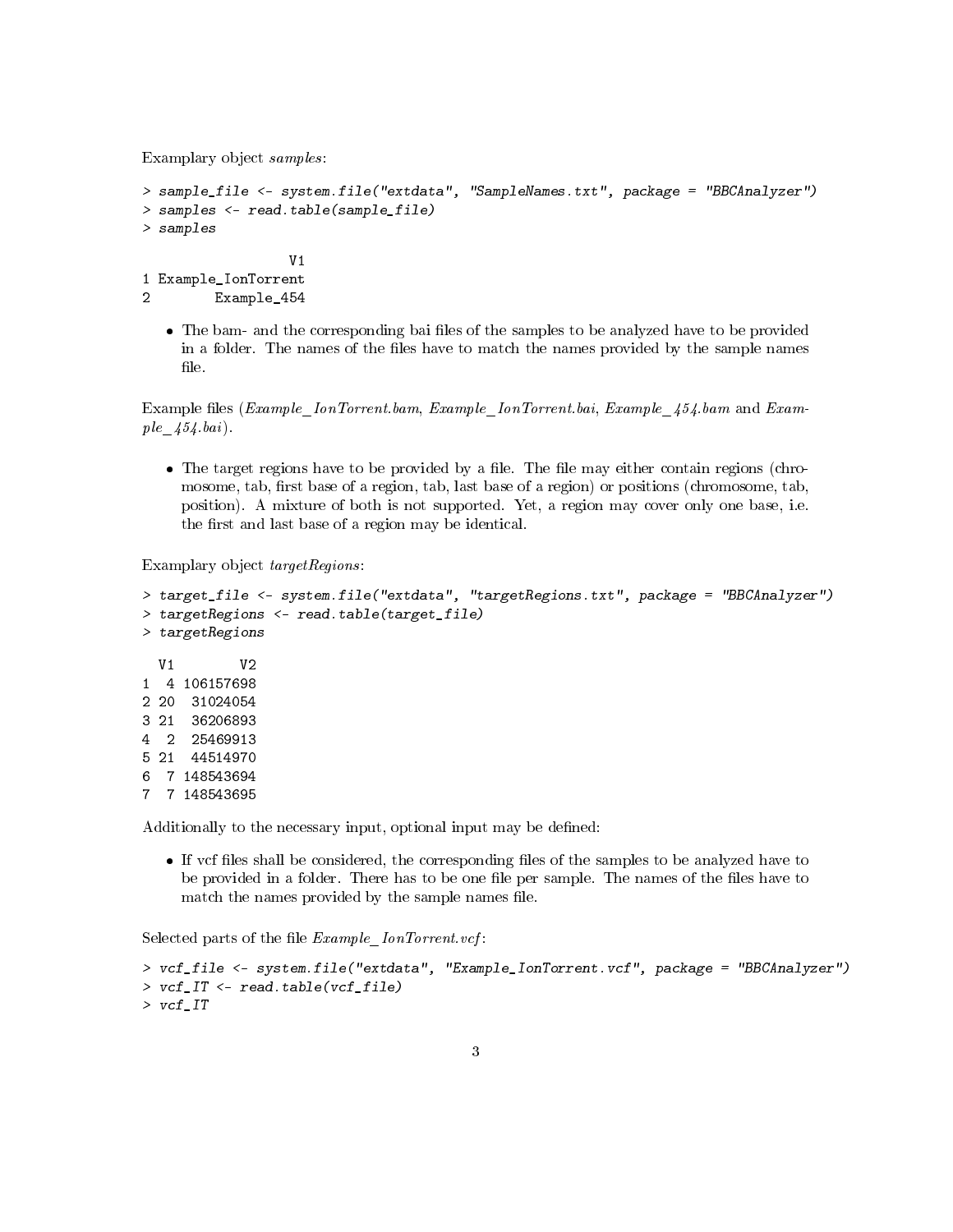V1 V2 V3 V4 V5 V6 V7 1 21 44514969 . A ATG 1961.73 PASS

- 1 AC=1;AF=0.500;AN=2;BaseQRankSum=-1.103;ClippingRankSum=-0.061;DP=190;EFF=INTRAGENIC(MODIFIER||||| V9 V10 1 GT:AD:DP:GQ:PL 0/1:84,92:176:99:1999,0,1942
	- A tabix file containing e.g. known polymorphisms or mutations (dbSNP [4]) may be provided.

#### 2.2 Analyzing the bases

The analysis of the bases, which actually only serves as a preparation for the final plots, is performed in different steps:

- 1) Determine target
- If the target regions file contains regions to be analyzed, the different positions covered by the regions are determined.
- $\bullet$  If the file already contains single positions, the program directly proceeds with the next step.
- It is not necessary that the regions or positions are ordered.
- If a known insert is supposed to be analyzed, the position of the base succeeding the insert has to be given.
- 2) Analyze reads
- The reads at every targeted position get analyzed. By the help of the CIGAR string the bases, deletions and inserts are determined. The output is saved as [Sample].bases.txt.
- For every base  $-$  also the inserted ones  $-$  the base quality is determined ("-1" in case of a deletion). The output is saved as [Sample].quality.txt.
- Reads with a mapping quality below a user defined mapping quality threshold get excluded from the analysis. Instead of a base, " $MQ$ " is noted in the base file. Instead of a quality value, "-2" is noted in the quality file.
- The function copes with uncovered positions ("NotCovered" in the base- and the quality file) and insertions >1bp (repeated analysis of the position).
- 3) Analyze frequency
- The number of detected bases, deletions and inserts at every position is summed up. Additionally, the mean quality of the detected bases including the inserts and for the inserted bases only  $-$  is calculated.
- . Bases with a quality below a user defined base quality threshold are excluded and counted separately.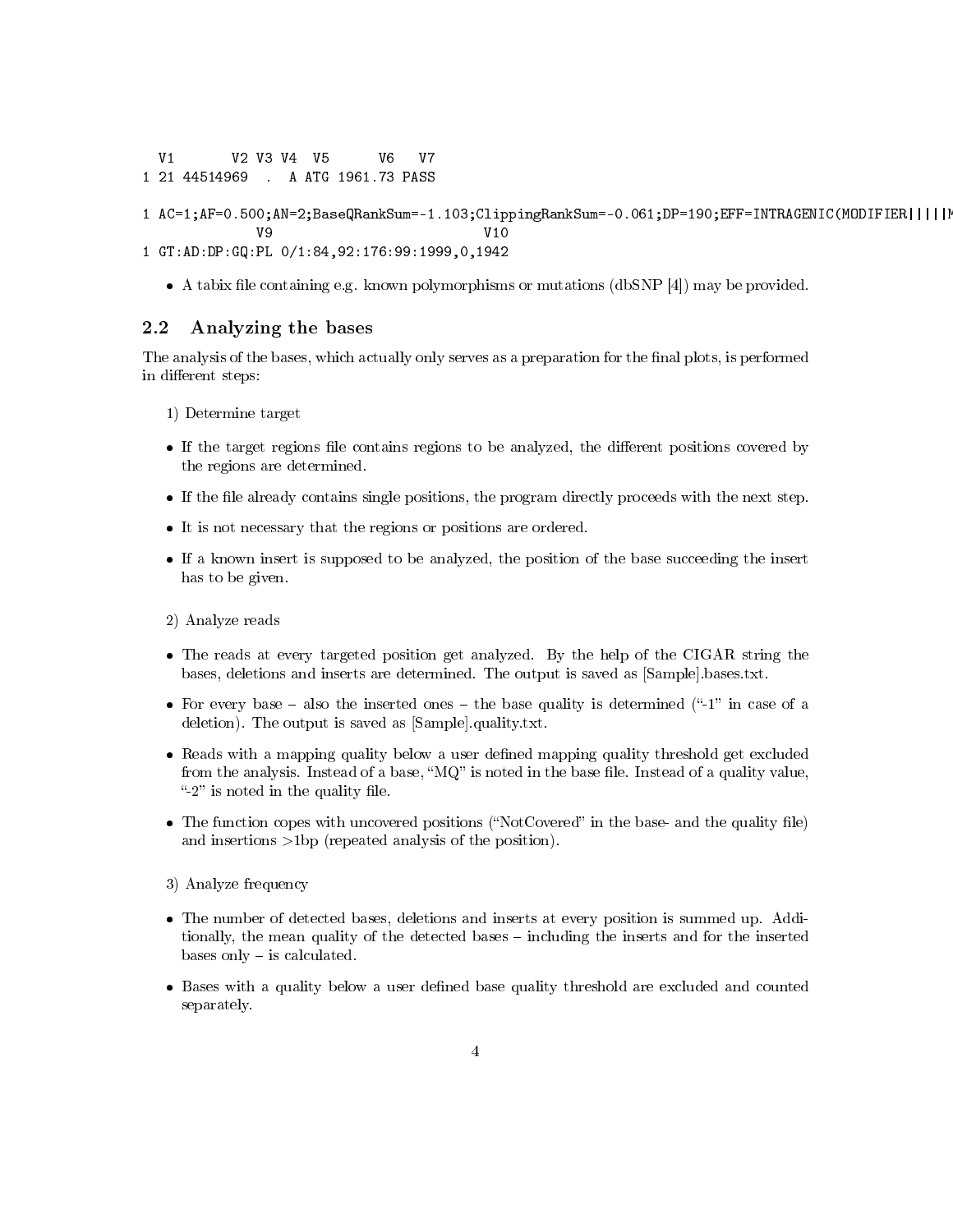- The output is saved as [Sample].frequency.txt.
- $\bullet$  If the analysis shall consider vcf files as well, the alternate alleles and the genotypes as far as they are available for the positions analyzed  $-$  are written out as well. Furthermore, for every called variant it is noted whether it is an insert.
- The function copes with up to two different alternate alleles per position.

4) Report variants

- The ratios of the detected bases, deletions and insertions (additionally) at every position are determined. According to the determined ratios, up to six different calls get reported. If the user defines a frequency threshold, minor variants with ratios below this threshold do not get reported. The output is saved as [Sample].calling.txt.
- The function copes with insertions >1bp even if the position at which an insert is detected is not covered by all samples being analyzed.
- $\bullet$  If the analysis shall consider vcf files as well, the call  $-$  taking the reference allele, the alternate allele(s) and the genotype into account  $-$  is written out as well. For every called variant it is noted whether it is an insert and whether the genotype is heterozygous.

A list of lists is returned containing all the information that is generated in this analysis step. The list with the bases ( $[\text{Sample}]\text{bases.txt}$ ) is available as the first element of the list. The corresponding qualities ([Sample].qualities.txt) are available as the second element of the list. The summed up number of bases ([Sample].frequency.txt) are available as the third element of the list. The calculated relative frequencies and the potential calls ([Sample].calling.txt) are available as the fourth element.

```
> #Example1
> library("BSgenome.Hsapiens.UCSC.hg19")
> ref_genome<-BSgenome.Hsapiens.UCSC.hg19
> output1<-analyzeBases(sample_names=sample_file,
             + bam_input=system.file("extdata",package="BBCAnalyzer"),
+ target_regions=target_file,
+ vcf_input="",
             output=system.file("extdata",package="BBCAnalyzer"),
             output_pictures="",
             + known_file=system.file("extdata","dbsnp_138.part.vcf.gz",package="BBCAnalyzer"),
             + genome=ref_genome,
             MQ threshold=60,
+ BQ_threshold=50,
+ frequency_threshold=0.01,
             qual_lower_bound=58,
             qual_upper_bound=63,
             marks=c(0.01),
             relative=TRUE,
             per\_sample=TRUE)
```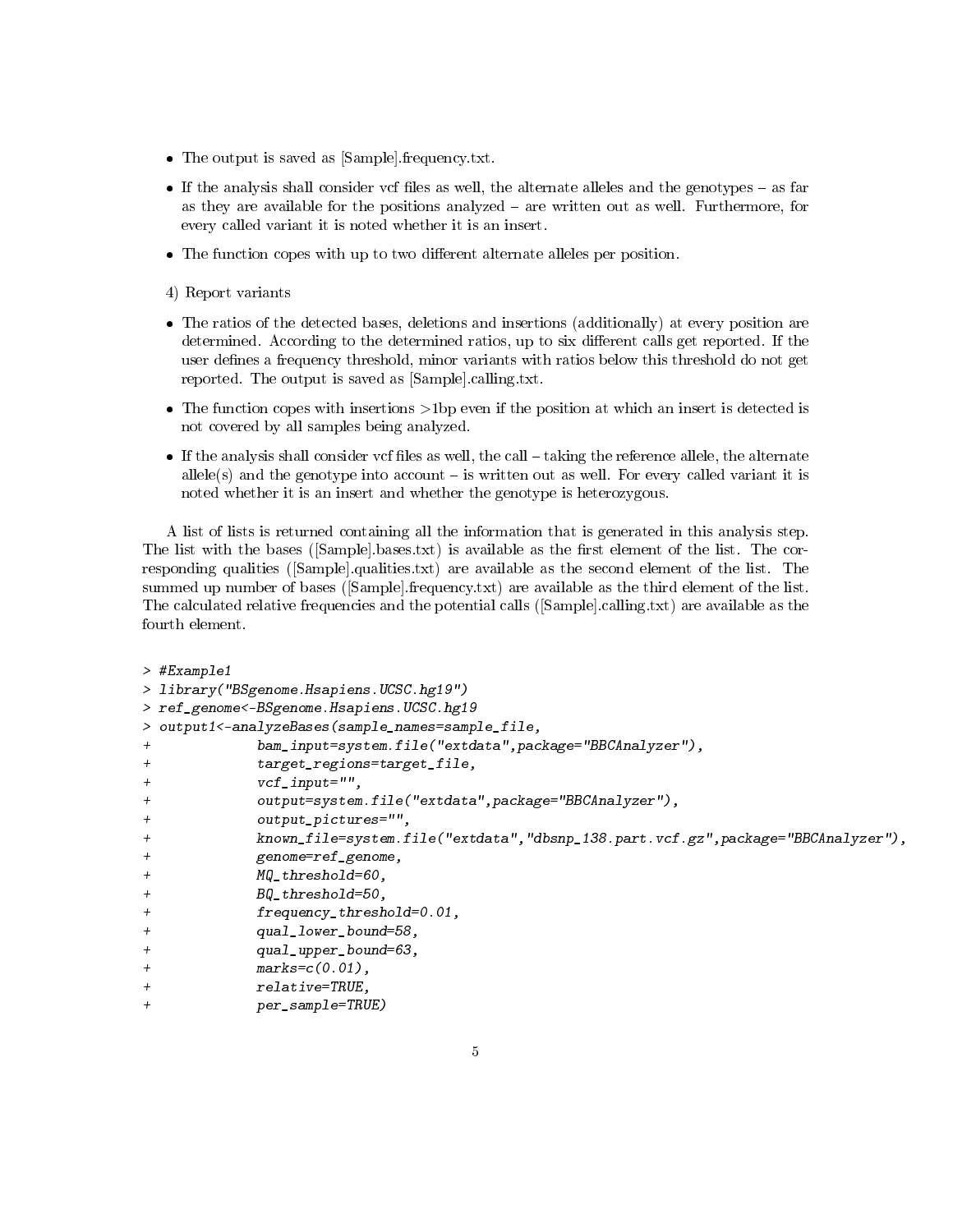First lines of the output file  $Example\_IonTorrent.bases.txt$ 

```
> head(output1[[1]][[1]])
```

|  |  |  | 4;106157698 20;31024054 21;36206893 2;25469913 21;44514970 21;44514970.1 7;148543694 7;148543695 |  |
|--|--|--|--------------------------------------------------------------------------------------------------|--|
|  |  |  |                                                                                                  |  |
|  |  |  |                                                                                                  |  |
|  |  |  |                                                                                                  |  |
|  |  |  |                                                                                                  |  |
|  |  |  |                                                                                                  |  |
|  |  |  |                                                                                                  |  |

First lines of the output file  $Example\_IonTorrent. quality.txt$ 

```
> head(output1[[2]][[1]])
```

|   |    |    |    |    |    | 4;106157698 20;31024054 21;36206893 2;25469913 21;44514970 21;44514970.1 7;148543694 7;148543695 |    |    |
|---|----|----|----|----|----|--------------------------------------------------------------------------------------------------|----|----|
|   | 66 | 66 | 66 | 66 | 66 | 66                                                                                               | 66 | 66 |
| 2 | 66 | 66 | 66 | 66 | 66 | 66                                                                                               | 66 | 66 |
| 3 | 66 | 66 | 66 | 66 | 66 | 66                                                                                               | 66 | 66 |
| 4 | 66 | 66 | 66 | 66 | 66 | 66                                                                                               | 66 | 66 |
| 5 | 66 | 66 | 66 | 66 | 66 | 66                                                                                               | 66 | 66 |
| 6 | 66 | 66 | 66 | 66 | 66 | 66                                                                                               | 66 | 66 |

First lines of the output file  $Example \_454. bases.txt$ 

```
> head(output1[[1]][[2]])
```

|   |  | 4:106157698 20:31024054 21:36206893 2:25469913 21:44514970 7:148543694 7:148543695 |            |  |
|---|--|------------------------------------------------------------------------------------|------------|--|
|   |  |                                                                                    | NotCovered |  |
|   |  |                                                                                    | <na></na>  |  |
|   |  |                                                                                    | <na></na>  |  |
|   |  |                                                                                    | <na></na>  |  |
| b |  |                                                                                    | <na></na>  |  |
|   |  |                                                                                    | <na></na>  |  |

First lines of the output file  $\emph{Example}\_\,454.\textit{quality.txt}$ 

```
> head(output1[[2]][[2]])
```

|                |    |    | 4:106157698 20:31024054 21:36206893 2:25469913 21:44514970 7:148543694 7:148543695 |    |            |                          |      |
|----------------|----|----|------------------------------------------------------------------------------------|----|------------|--------------------------|------|
|                | 66 | 59 | 66                                                                                 | 66 | NotCovered | $\overline{\phantom{a}}$ |      |
| 2              | 66 | 58 | 66                                                                                 | 66 | <na></na>  | $\sim$                   | 66   |
| 3              | 66 | 58 | 66                                                                                 | 66 | <na></na>  | $\sim$                   | 66   |
| $\overline{4}$ | 66 | 58 | 66                                                                                 | 66 | <na></na>  | $\sim$                   | $-1$ |
| 5              | 66 | 56 | 66                                                                                 | 66 | <na></na>  | - 1                      | - 1  |
| 6              | 66 | 58 | 66                                                                                 | 66 | <na></na>  | $\sim$                   | $-1$ |

First lines of the output file  $Example\_IonTorrent{}. frequency.txt$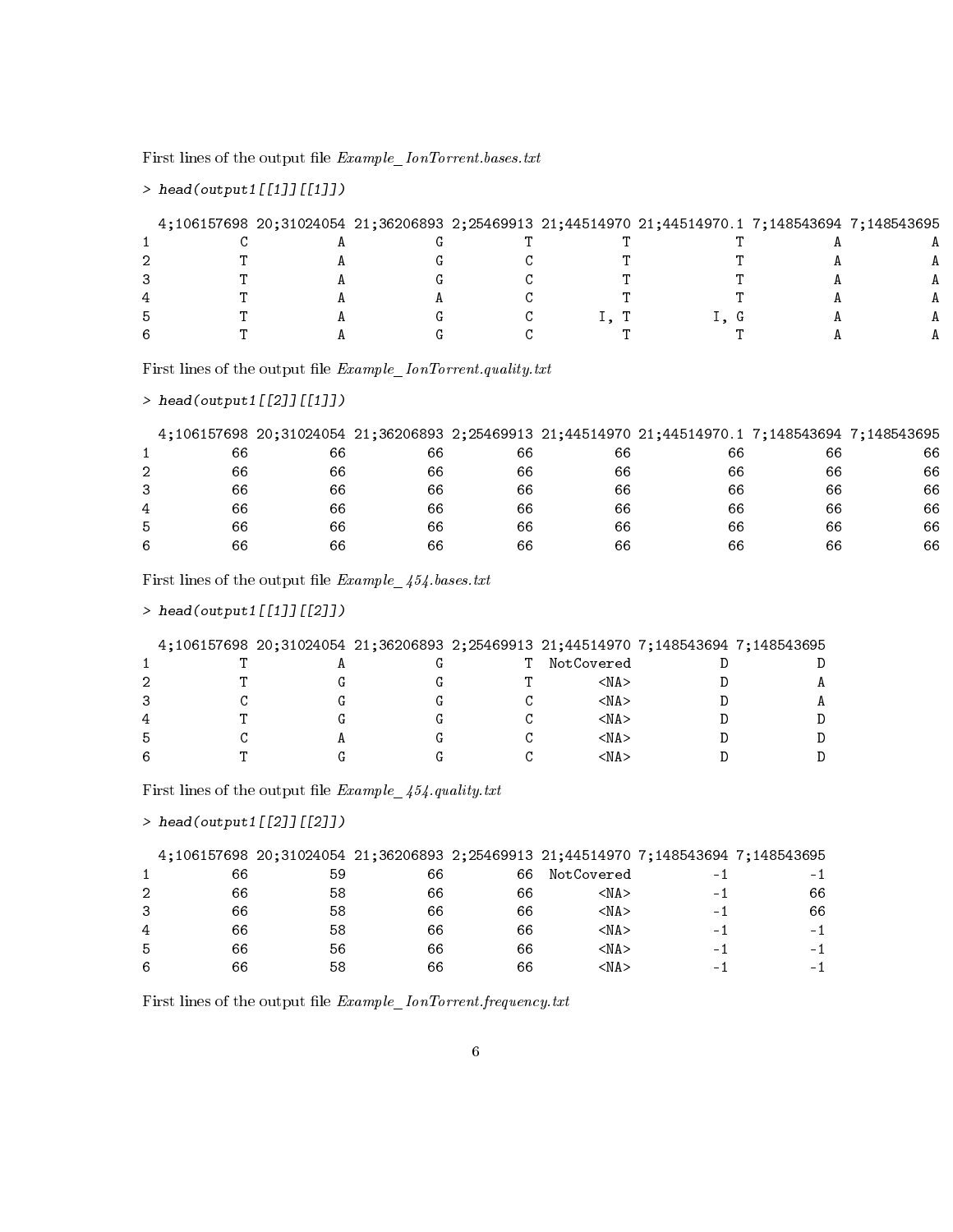# $>$  head(output1[[3]][[1]])

|                | chr     |                                                             |      |      |                |       |                    |    |          |                 |    |                              |    |         |    | pos ref a a_qual c c_qual g g_qual t t_qual Del Ins Ins_a Ins_a_qual |
|----------------|---------|-------------------------------------------------------------|------|------|----------------|-------|--------------------|----|----------|-----------------|----|------------------------------|----|---------|----|----------------------------------------------------------------------|
|                |         | 1 chr4 106157698                                            | T NA |      |                |       | NA 128 61.00000 NA |    |          |                 |    | NA 164 61.25000              | 2  | NA      | ΝA | ΝA                                                                   |
|                |         | 2 chr20 31024054                                            |      |      | A 760 60.49605 | NA    |                    | NA | NA       | NA              | NA | NA                           | NA | NA      | ΝA | ΝA                                                                   |
|                | 3 chr21 | 36206893                                                    |      |      | G 50 64.24000  | NA    |                    |    |          | NA 282 62.98227 | NA | NA                           | NA | NA      | ΝA | ΝA                                                                   |
|                |         | 4 chr2 25469913                                             |      | C NA |                |       | NA 274 64.81752    |    | NA       |                 |    | NA 83 64.30120               | NA | NA      | ΝA | ΝA                                                                   |
|                | 5 chr21 | 44514970                                                    | T NA |      | NA             | NA    |                    |    | NA NA    |                 |    | NA 268 62.14925              |    | 1 1 2 2 | ΝA | ΝA                                                                   |
|                |         | 6 chr21 44514970                                            | T NA |      |                | NA NA |                    |    |          |                 |    | NA 153 66.00000 146 61.95890 |    | 1 153   | NA | ΝA                                                                   |
|                |         | Ins_c Ins_c_qual Ins_g Ins_g_qual Ins_t Ins_t_qual excluded |      |      |                |       |                    |    |          |                 |    |                              |    |         |    |                                                                      |
| 1              | NA      | NA                                                          |      | NA   | NA             |       | NA                 |    | NA       | 50              |    |                              |    |         |    |                                                                      |
| $\overline{2}$ | NA      | NA                                                          |      | NA   | NA             |       | NA                 |    | NA       | 25              |    |                              |    |         |    |                                                                      |
| 3              | NA      | NA                                                          |      | NA   | NA             |       | NA                 |    | NA       | 32              |    |                              |    |         |    |                                                                      |
| 4              | NA      | NA                                                          |      | NA   | NA             |       | NA                 |    | NA       | 18              |    |                              |    |         |    |                                                                      |
| 5              | NA      | ΝA                                                          |      | NA   | NA             |       | 122                |    | 62.37705 | 48              |    |                              |    |         |    |                                                                      |
| 6              | NA      | ΝA                                                          |      | 153  | 66             |       | ΝA                 |    | ΝA       | 17              |    |                              |    |         |    |                                                                      |

First lines of the output file  $Example\_454.frequency.txt$ 

# $>$  head(output1[[3]][[2]])

|                | chr     |                                                             |      |                   |    |    |                    |    |                 |    |                 |        |     |    | pos ref a a_qual c c_qual g g_qual t t_qual Del Ins Ins_a Ins_a_qual |
|----------------|---------|-------------------------------------------------------------|------|-------------------|----|----|--------------------|----|-----------------|----|-----------------|--------|-----|----|----------------------------------------------------------------------|
|                |         | 1 chr4 106157698                                            | T NA |                   |    |    | NA 383 60.68668 NA |    |                 |    | NA 580 61.44483 | NA     | -18 | NA | ΝA                                                                   |
|                |         | 2 chr20 31024054                                            |      | A 181 63.10497    | NA |    |                    |    | NA 70 63.20000  | NA | NA              | NA     | NA  | NA | ΝA                                                                   |
|                |         | 3 chr21 36206893                                            |      | G 121 62.78512 NA |    |    |                    |    | NA 646 58.66099 | NA | NA              | -22    | NA  | NA | ΝA                                                                   |
|                |         | 4 chr2 25469913                                             | C NA |                   |    |    | NA 109 64.44954 NA |    |                 |    | NA 115 64.68696 | NA     | NA  | NA | NA                                                                   |
|                | 5 chr21 | 44514970                                                    | T NA | NA                | NA |    | NA                 | NA | NA              | NA | NA              | NA     | ΝA  | NA | NA                                                                   |
|                |         | 6 chr7 148543694                                            |      | A 1658.43750      | NA |    | NA                 | NA | NA              | NA |                 | NA 439 | 1   | -1 | 53                                                                   |
|                |         | Ins_c Ins_c_qual Ins_g Ins_g_qual Ins_t Ins_t_qual excluded |      |                   |    |    |                    |    |                 |    |                 |        |     |    |                                                                      |
| 1              | 18      | 56.27778                                                    | NA   | ΝA                |    | ΝA |                    | NA | 70              |    |                 |        |     |    |                                                                      |
| $\overline{2}$ | NA      | ΝA                                                          | NA   | NA                |    | NA |                    | NA | NA              |    |                 |        |     |    |                                                                      |
| 3              | NA      | NA                                                          | NA   | ΝA                |    | NA |                    | NA | NA              |    |                 |        |     |    |                                                                      |
| 4              | NA      | ΝA                                                          | NA   | ΝA                |    | NA |                    | NA |                 |    |                 |        |     |    |                                                                      |
| 5              | NA      | ΝA                                                          | NA   | ΝA                |    | NA |                    | NA | ΝA              |    |                 |        |     |    |                                                                      |
| 6              | NA      | NA                                                          | ΝA   | NA                |    | ΝA |                    | ΝA | NA              |    |                 |        |     |    |                                                                      |

First lines of the output file  $\emph{Example\_IonTorrent.} calling.txt$ 

```
> head(output1[[4]][[1]])
```

| ${\rm chr}$ |                                              |      | pos ref a_freq c_freq |    |                           | g_freq t_freq del_freq ins_freq call1 call2              |          |    |            |
|-------------|----------------------------------------------|------|-----------------------|----|---------------------------|----------------------------------------------------------|----------|----|------------|
|             |                                              |      |                       |    |                           | 1 chr4 106157698 T MA 0.4353741 MA 0.5578231 0.006802721 | NA 1999. |    | -C         |
|             | 2 chr20 31024054 A 1.0000000                 |      | NA                    | NA | NA                        | NA                                                       | NA       | A  | $<$ NA $>$ |
|             | 3 chr21 36206893 G 0.1506024 MA 0.8493976 MA |      |                       |    |                           | NA                                                       | NA       | G  | A          |
|             | 4 chr2 25469913 C                            |      |                       |    | NA 0.7675070 NA 0.2324930 | NA                                                       | ΝA       | C. | ா          |
|             | 5 chr21 44514970 T                           | NA   | NA                    |    |                           | NA 0.9962825 0.003717472 0.4535316                       |          | T. | Ins        |
|             | 6 chr21 44514970 T                           | NA 1 |                       |    |                           | NA 0.5100000 0.4866667 0.003333333 0.5100000             |          | G  | Ins        |
|             | call3 call4 call5 call6                      |      |                       |    |                           |                                                          |          |    |            |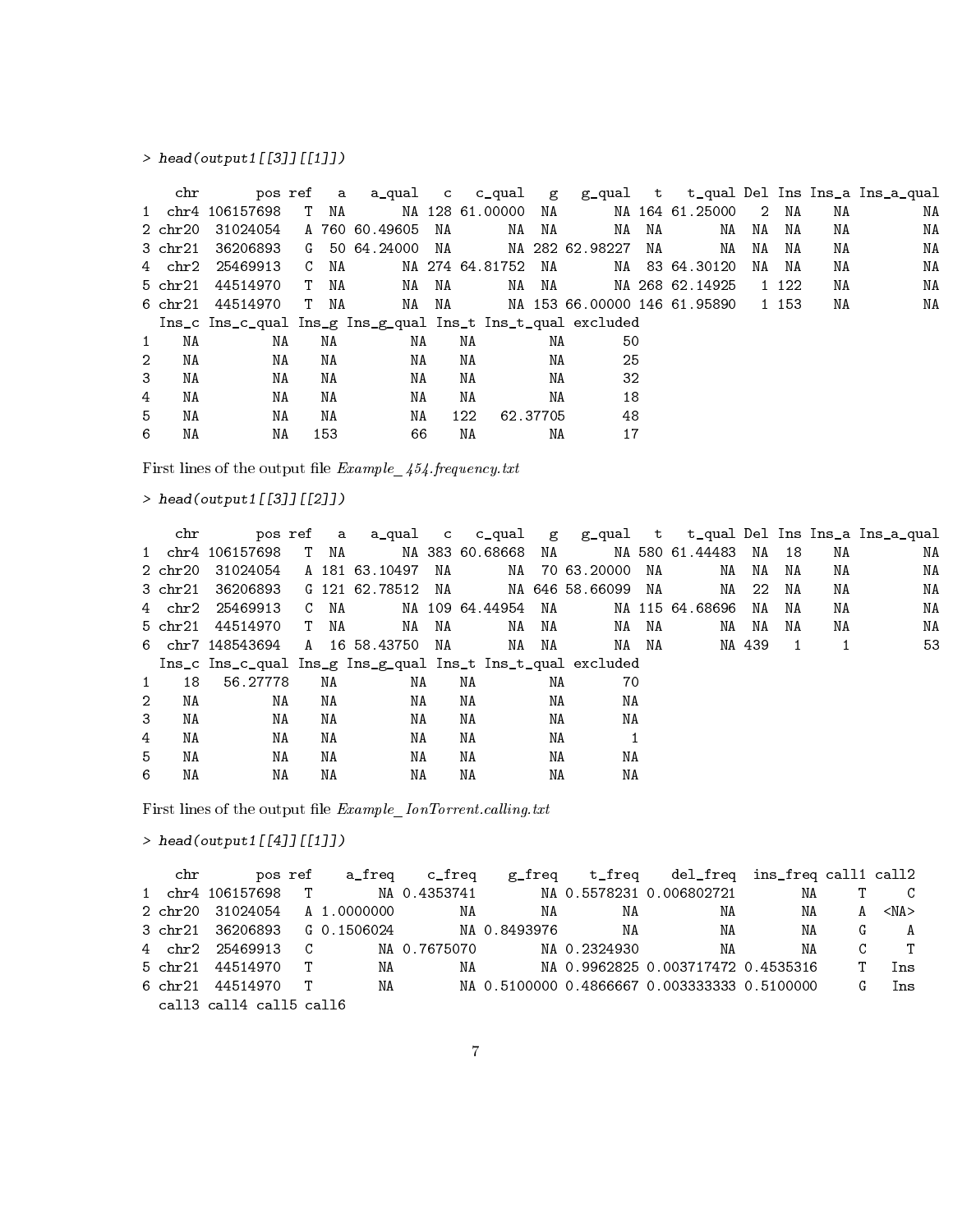| 1 | <na></na>  | NΑ | ΝA | NΑ |
|---|------------|----|----|----|
| 2 | <na></na>  | ΝA | ΝA | ΝA |
| З | <na></na>  | ΝA | ΝA | ΝA |
| 4 | <na></na>  | ΝA | ΝA | ΝA |
| 5 | $<$ NA $>$ | NΑ | NΑ | ΝA |
| 6 | т          | ΝA | ΝA | NΑ |
|   |            |    |    |    |

First lines of the output file  $Example \,454$ .calling.txt

```
> head(output1[[4]][[2]])
```

| chr                     |                         |    |                      |              |              |                                                |    | pos ref a_freq c_freq g_freq t_freq del_freq ins_freq call1 call2 |              |            |
|-------------------------|-------------------------|----|----------------------|--------------|--------------|------------------------------------------------|----|-------------------------------------------------------------------|--------------|------------|
|                         |                         |    |                      |              |              | 1 chr4 106157698 T NA 0.3977155 NA 0.6022845   |    | NA 0.01869159                                                     | $\mathbf{T}$ | C          |
| 2 chr20                 |                         |    | 31024054 A 0.7211155 |              | NA 0.2788845 | NA                                             | NA | NA                                                                | A            | G          |
| 3 chr21                 |                         |    |                      |              |              | 36206893 G 0.1533587 MA 0.8187579 MA 0.0278834 |    | NA                                                                | G            | A          |
|                         | 4 chr2 25469913 C       |    |                      | NA 0.4866071 |              | NA 0.5133929                                   | NA | NA                                                                | $\mathbf{T}$ | C          |
|                         | 5 chr21 44514970 T      |    | NA                   | NA           | NA           | NA                                             | NA | NA                                                                | $<$ NA $>$   | $<$ NA $>$ |
|                         | 6 chr21 44514970 T      |    | NA                   | NA           | NA           | NA                                             | NA | NA                                                                | $<$ NA $>$   | <na></na>  |
|                         | call3 call4 call5 call6 |    |                      |              |              |                                                |    |                                                                   |              |            |
| 1 Ins                   | NA                      | NA | NA                   |              |              |                                                |    |                                                                   |              |            |
| $2 \langle N_A \rangle$ | NA                      | NA | ΝA                   |              |              |                                                |    |                                                                   |              |            |
| 3 Del                   | NA                      | NA | NA                   |              |              |                                                |    |                                                                   |              |            |
| $4 \leq N$ A>           | NA                      | NA | ΝA                   |              |              |                                                |    |                                                                   |              |            |
| $5 \leq N_A$            | NA                      | ΝA | NA                   |              |              |                                                |    |                                                                   |              |            |
| $6 \leq N_A$            | NA                      | ΝA | NA                   |              |              |                                                |    |                                                                   |              |            |

#### 2.3 Visualizing the results

The function – which may be called separately as well using the function analyzeBasesPlotOnly  $-$  provides different possibilities for visualizing the results:

- The absolute or the relative number of detected bases, deletions and inserts may be plotted
- One plot per sample or one plot per targeted position may be output. The files are either saved as [Sample].png or chr[number];[position].png.

Apart from these differences, all plots share some general characteristics:

- The function always produces barplots.
- The bars are colored according to the base at the corresponding position (adenine: green; cytosine: blue; guanine: yellow; thymine: red; deletion: black; insertion: lilac edge).
- The color may additionally contain information on the mean quality of the base if bounds for the lower- and upper mean quality are set. In this case, the color of the bars is darker if the mean quality of the base is closer compared to the upper quality bound. The color of the bar is lighter if the mean quality of the base is closer compared to the lower quality bound.
- The reference bases are plotted on the negative y-axis below each position.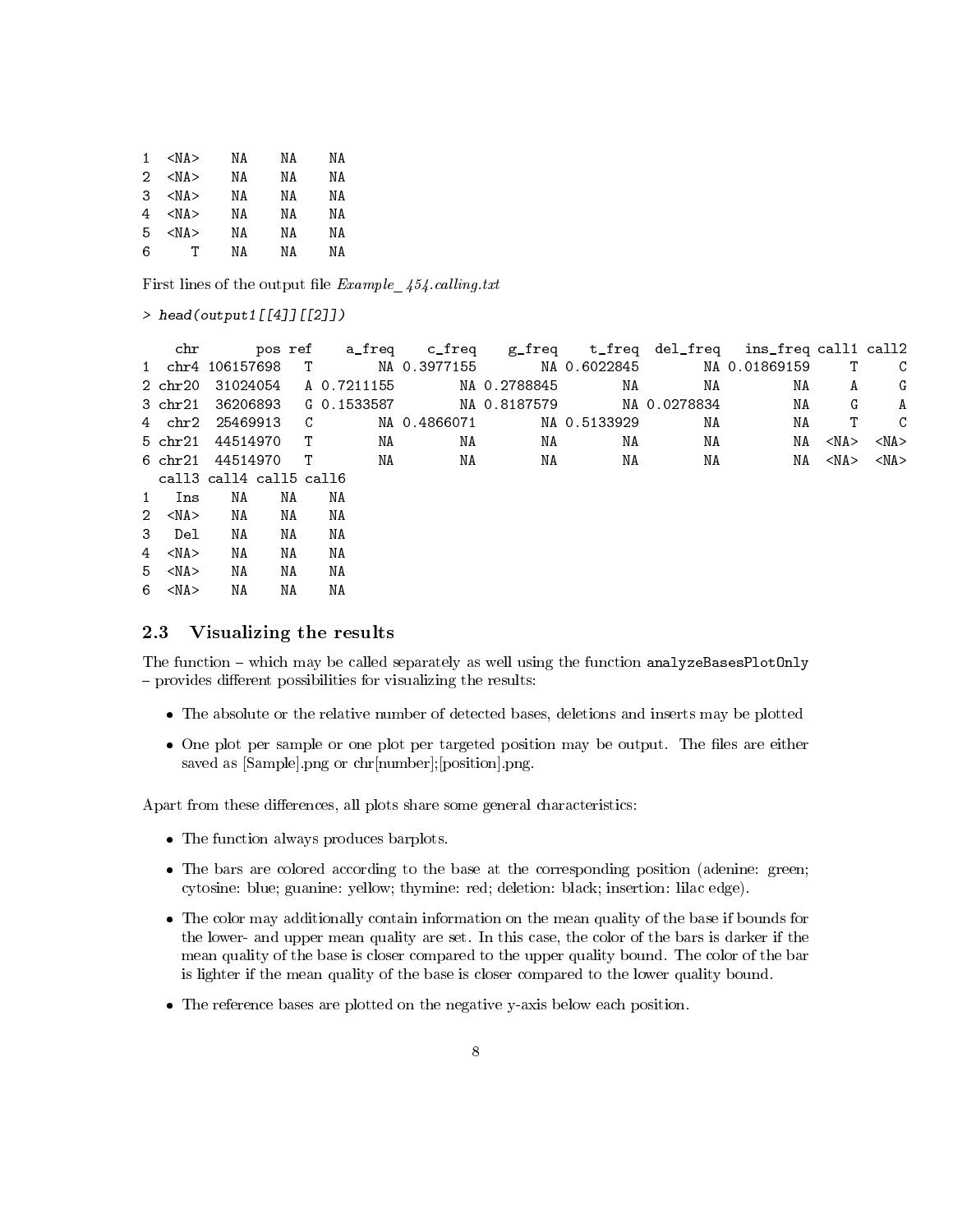- A tabix file containing known variants or mutations may be provided. In this case, more than one reference base is plotted at the corresponding position.
- Every targeted position is labelled according to the chromosome and the position.
- For each position to be analyzed, lines may be drawn representing relative frequencies (defined by user).
- The function copes with different inserted bases at one position (stacked bars) and inserts $>1$ bp, even if these are not covered by all samples.
- If the analysis shall consider vcf files as well, the expected number of detected bases, deletions and inserts  $-\text{according to the vcf file} - \text{is added to the plot using dashed lines.}$

Exemple: No vcf les, use known polymorphisms (dbSNP), mark 1% threshold, plot relative frequencies, plot per sample



Figure 2.1: Output file Example IonTorrent.png: Validated SNV at chr4;106157698 (only little number of deleted bases), reference base at chr20;31024054, possible SNV at chr21;36206893, known SNP at chr2;25469913; inserted TG at chr21;44514970, possible deletion at chr7;148543694, possible deletion at chr7;148543695; marked 1% threshold.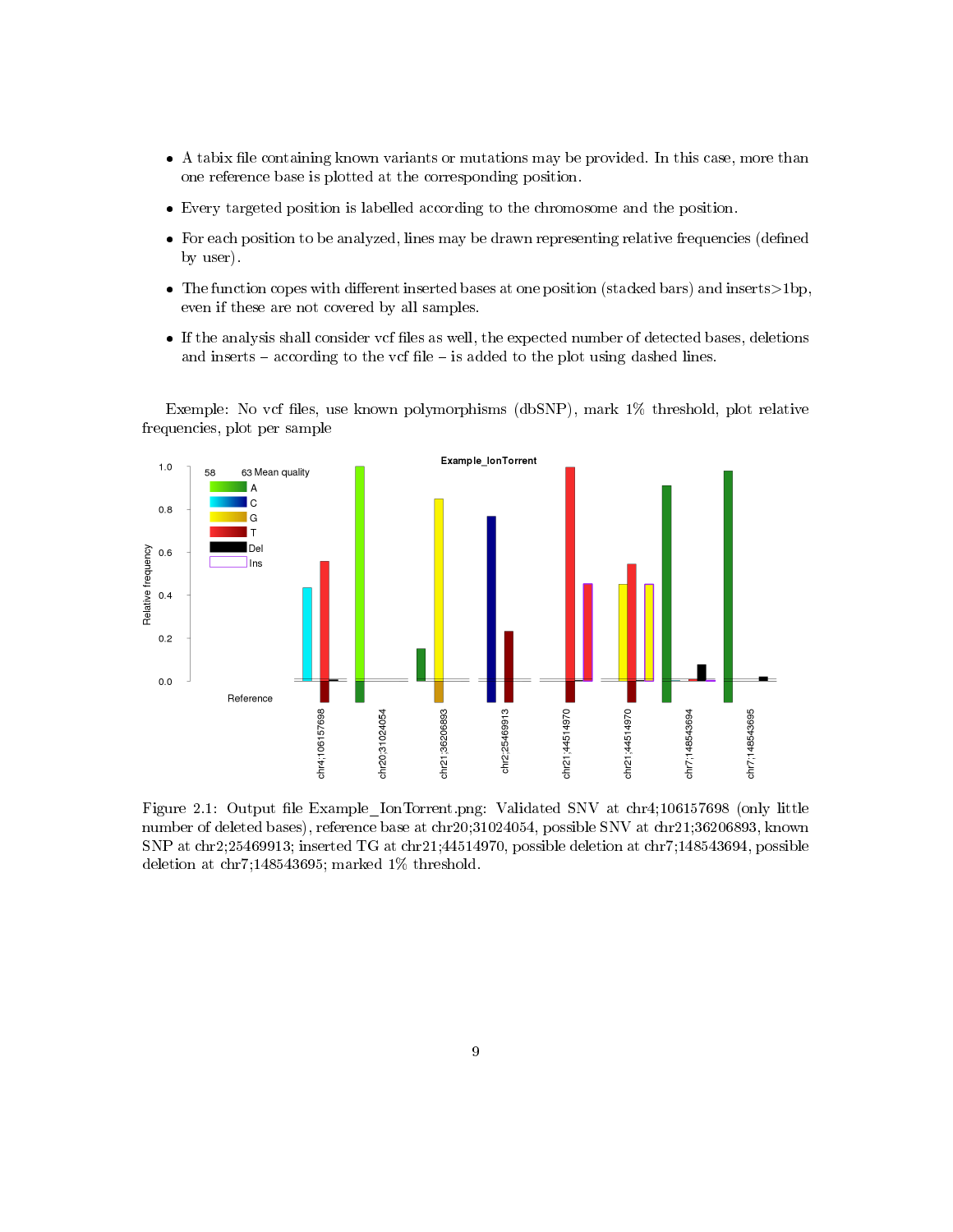

Figure 2.2: Output file Example\_454.png: Validated SNV at chr4;106157698 (only a low frequency of inserted A's), likely SNV at chr20;31024054 (high quality of alternate allele G), possible SNV at chr21;36206893 (low quality and frequency of alternate allele A), known SNP at chr2;25469913; not covered position at chr21;44514970, likely deletion at chr7;148543694, likely deletion at chr7;148543695; marked 1% threshold.

Exemple: Use vcf files, use known polymorphisms (dbSNP), mark  $20\%$ ,  $40\%$ ,  $60\%$ ,  $80\%$  and 100%, plot number of reads, plot per target.

```
> analyzeBasesPlotOnly(sample_names=sample_file,
```

```
+ vcf_input=system.file("extdata",package="BBCAnalyzer"),
```

```
+ output="",
```

```
+ known_file=system.file("extdata","dbsnp_138.part.vcf.gz",package="BBCAnalyzer"),
```

```
+ output_list=output_list,
```

```
+ qual_lower_bound=58,
```

```
+ qual_upper_bound=63,
```

```
+ marks=c(0.2,0.4,0.6,0.8,1),
```

```
+ relative=FALSE,
```

```
per_sample=FALSE)
```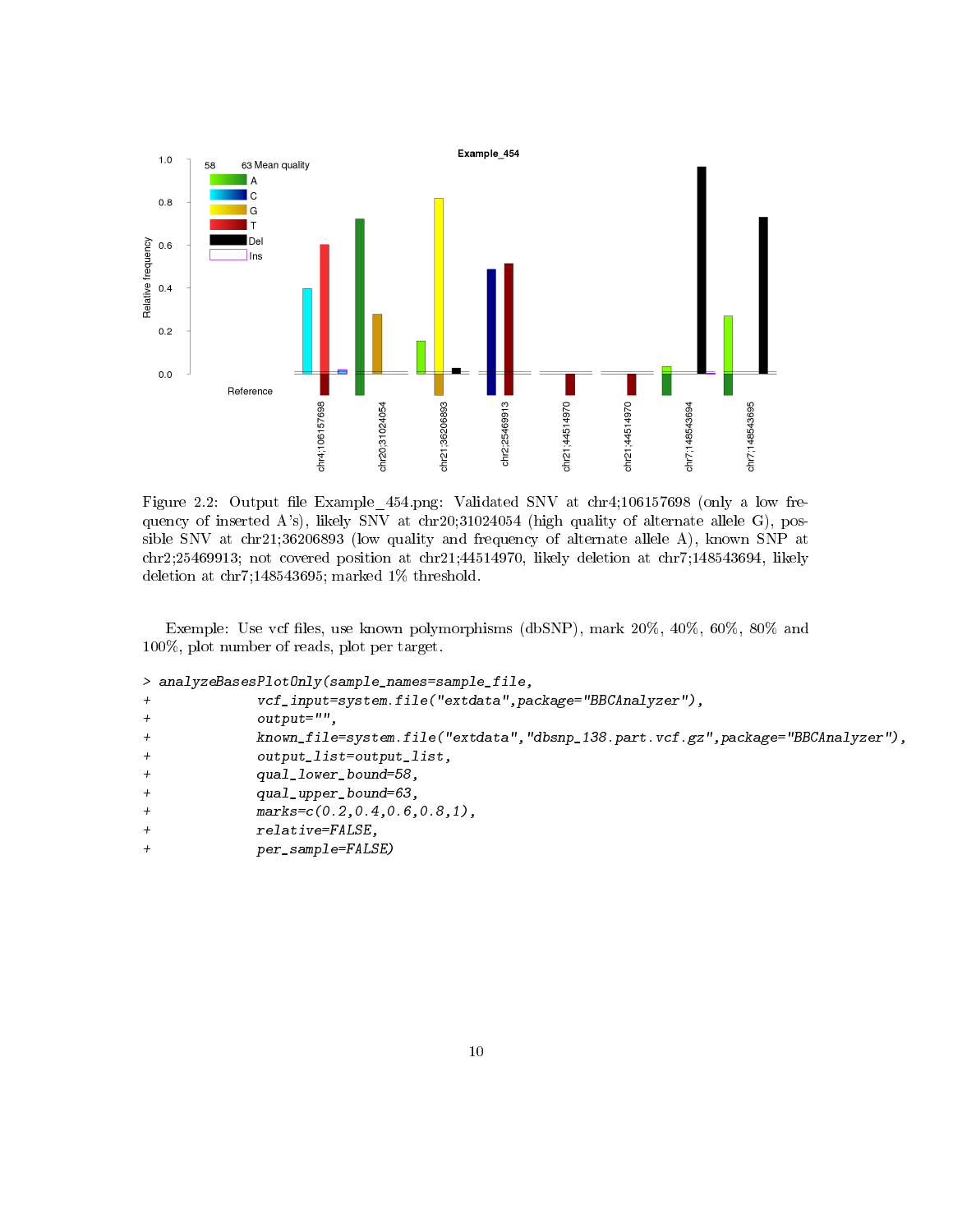

Figure 2.3: Output file chr21;36206893.png: possible SNV according to Example IonTorrent (not called, homozygous); likely SNV according to Example\_454 (called, heterozygous, great deviation from expected number of reads); marked 20%, 40%, 60%, 80% and 100%.



Figure 2.4: Output file chr7;148543695.png: unlikely deletion according to Example IonTorrent (not called, homozygous); likely deletion according to Example\_454 (called, heterozygous, deviation from expected number of reads); marked 20%, 40%, 60%, 80% and 100%.

# 3 Runtime

The runtime of BBCAnalyzer depends on the number of samples and the number of positions that get analyzed. Furthermore, the number of reads at the positions being analyzed influences the runtime as well.

The following test case analyzes one position for one sample. 344 reads cover the position being analyzed. A vcf file and a file containing known polymorphisms is not considered (vcf file: increases the runtime in this example by  $1.625$  seconds; file containing known polymorphisms: increases runtime in this example by 2.273 seconds; both: increases runtime in this example by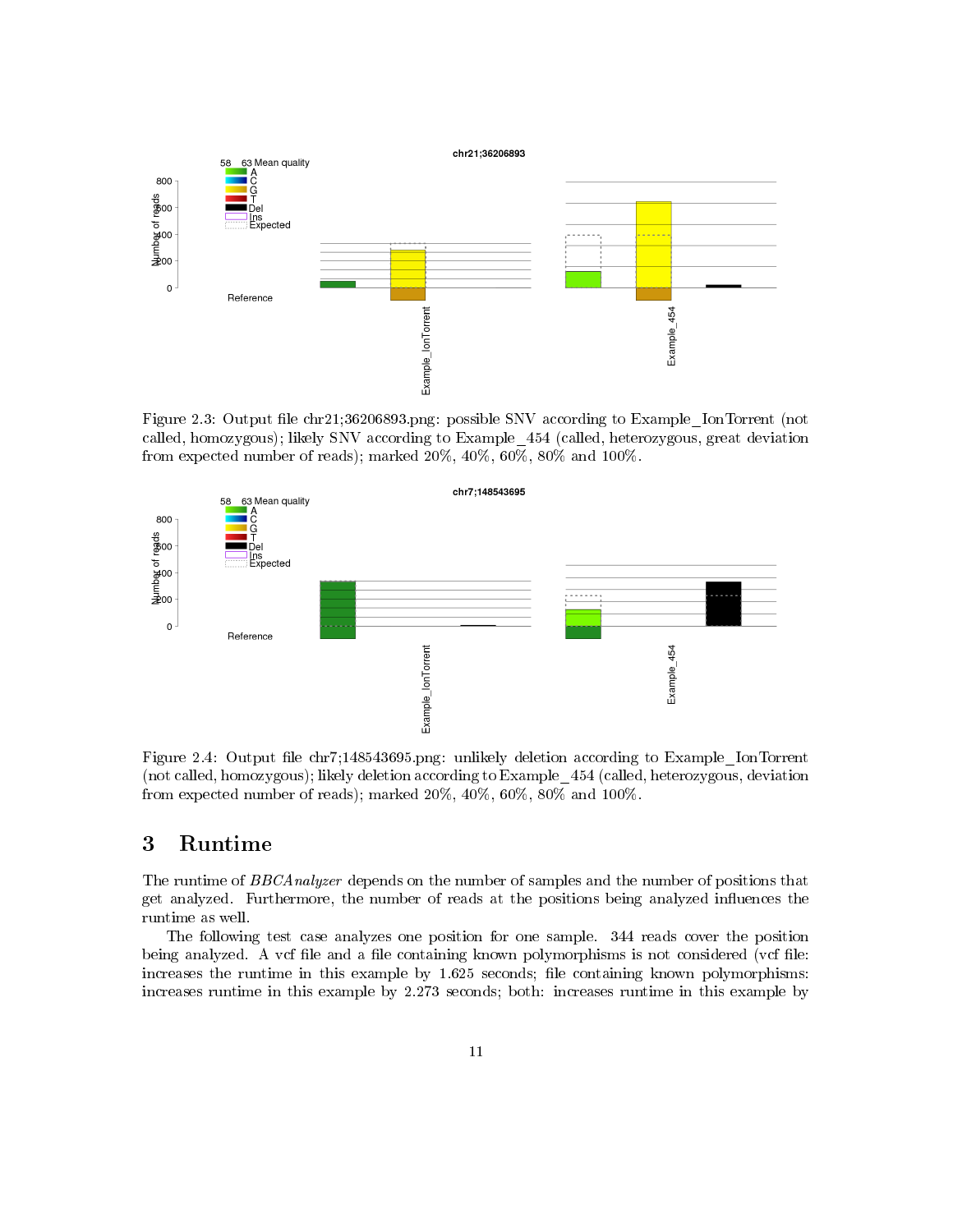

Figure 2.5: Output file chr21;44514970.png: likely insertion according to Example IonTorrent (called, heterozygous, small deviation from expected number of reads); not covered position in Example\_454; marked 20%, 40%, 60%, 80% and 100%.

2.690 seconds).

Test file SampleNames small.txt:

Example\_IonTorrent

Test files Example IonTorrent small.bam and Example IonTorrent small.bai.

Test file  $targetRegions$ \_small.txt:

4 106157698

One barplot per sample is created. The relative frequencies are plotted. The whole pipeline (analyzeBases) consumes 40.496 seconds. The plotting itself (analyzeBasesPlotOnly) consumes 0.109 seconds.

Exemplary call:

```
\#Example 3:
\#\! {\rm No\;\;vef\;\; files\; ,\; no\;\; file\; containing\; known\; polymorphisms\, },mark 1% threshold, plot relative frequencies, plot per sample.
```
> output<-analyzeBases(

```
+ sample_names=system.file("extdata","SampleNames_small.txt",package="BBCAnalyzer"),
+ bam_input=system.file("extdata",package="BBCAnalyzer"),
+ target_regions=system.file("extdata","targetRegions_small.txt",package="BBCAnalyzer"),
            vcf\_input=",
            output=system.file("extdata",package="BBCAnalyzer"),
            output_pictures=system.file("extdata",package="BBCAnalyzer"),
            known_file=",
```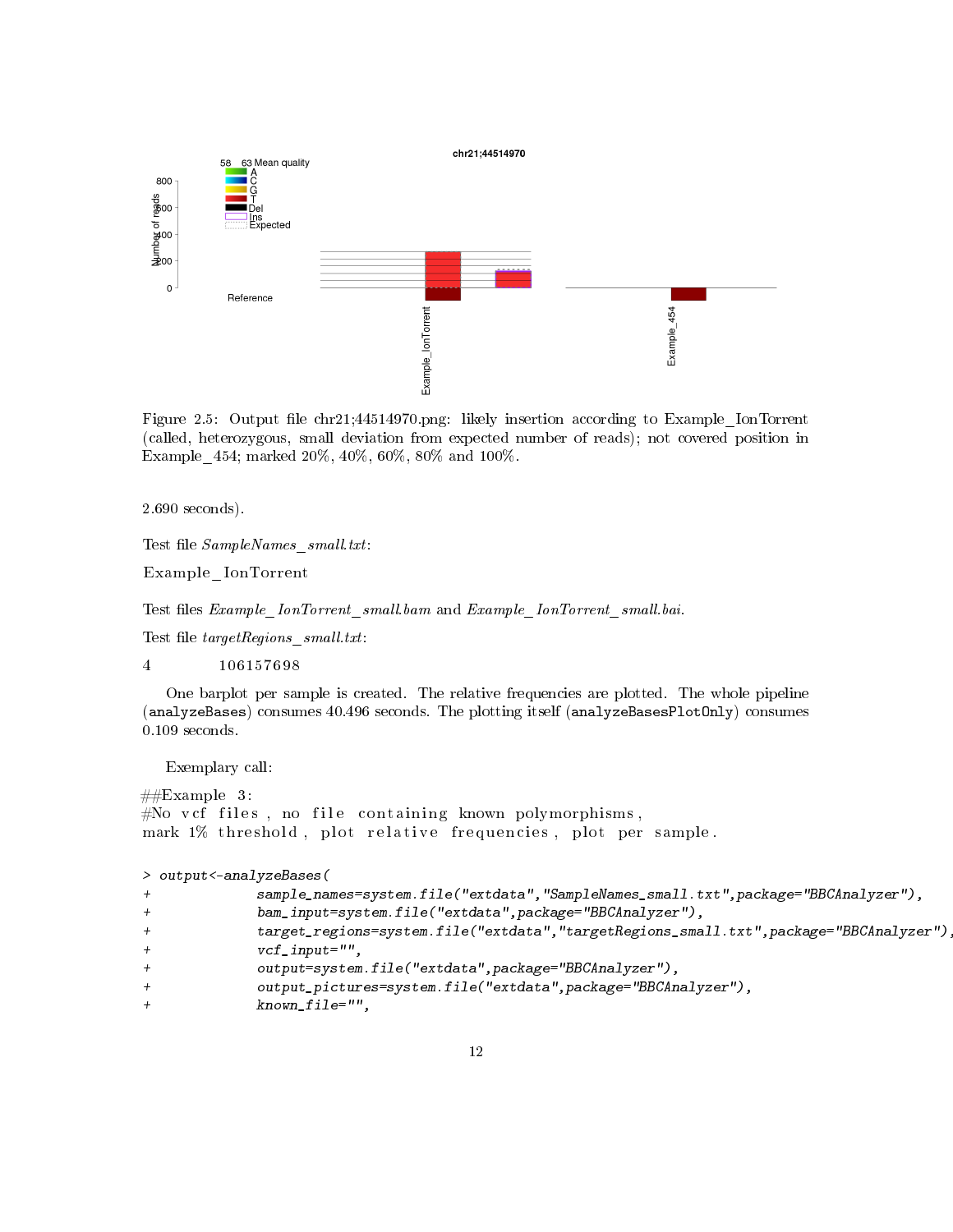| $+$ | genome=ref_genome,                        |
|-----|-------------------------------------------|
| $+$ | MQ threshold=60,                          |
| $+$ | $BQ_{t}$ threshold=50,                    |
| $+$ | $frequency_{th}$ requency threshold=0.01, |
| $+$ | qual_lower_bound=58,                      |
| $+$ | qual_upper_bound=63,                      |
| $+$ | $marks = c(0.01)$ ,                       |
| $+$ | relative=TRUE,                            |
|     | $per\_sample=TRUE)$                       |

# Exemplary output:



Figure 3.1: Output file Example\_IonTorrent\_small.png: Validated SNV at chr4;106157698, relative frequencies suggest heterozygous mutation, relatively low mean quality of detected cytosines and adenines ; marked 1% threshold.